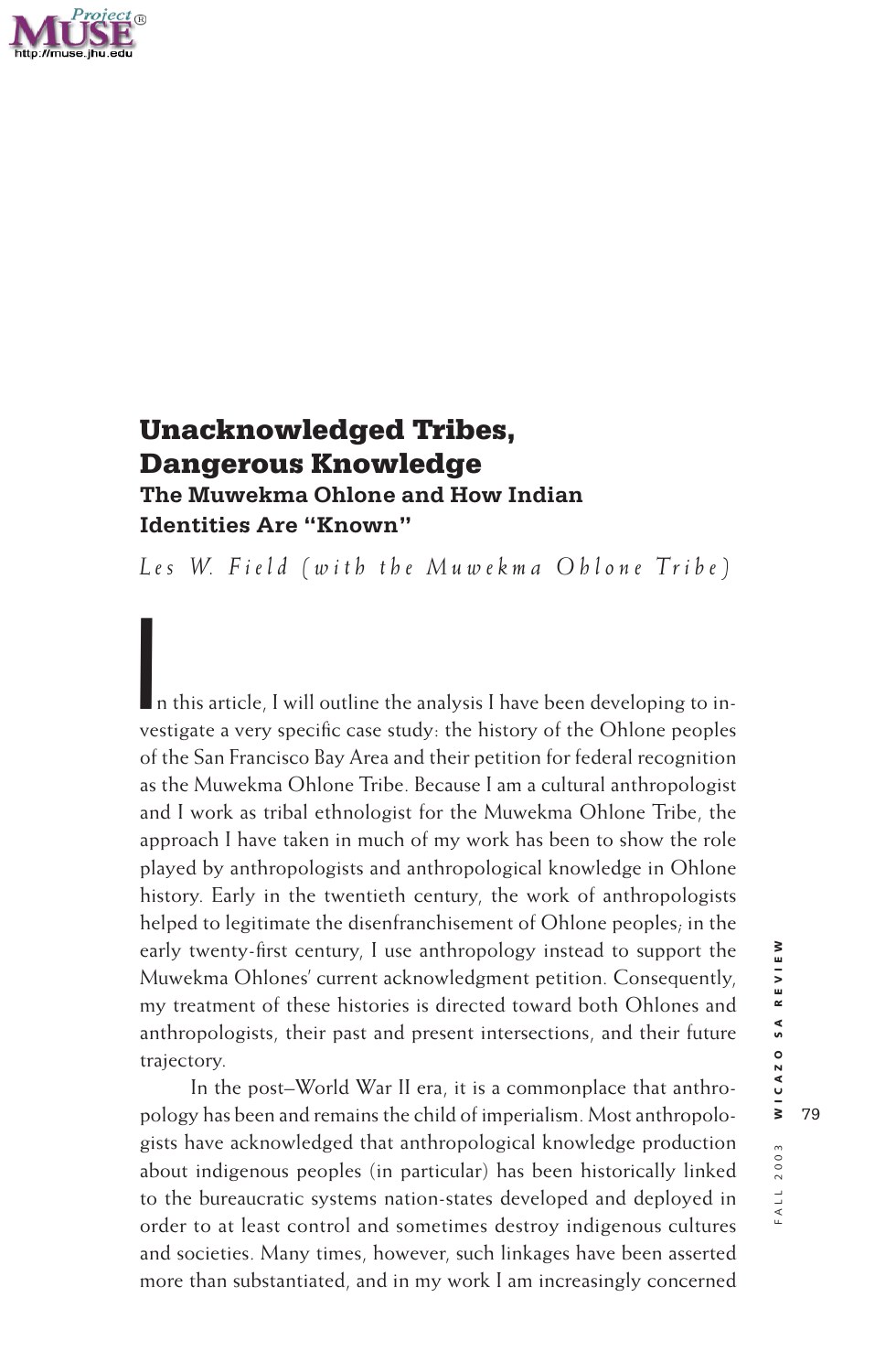to rigorously demonstrate the relationships between anthropology and nation-states in the knowledge/power systems that control indigenous peoples. In general, I think the United States is an ideal location to undertake such research because (1) the state system has been and continues to be overtly and continuously engaged in defining and policing Indian identities for the public record, and (2) anthropologists have been actively employed by both the state and the tribes to use knowledge to defend a variety of different identity positionings. The particular histories of unacknowledged tribes such as the Ohlone and their contemporary struggles for federal recognition demand more precise descriptions of the power that anthropology has (and has not) had with respect to indigenous peoples in this country.

I propose that anthropology's power with respect to native peoples of the United States should be understood as a series of relationships between, on the one hand, the "official anthropology" elaborated and promoted by the government bureaucracies charged with developing U.S. policies toward native peoples, and, on the other hand, the work of academic anthropologists in universities. Official anthropology is an outcome of the ways that the U.S. nation-state has used classificatory and categorizing schemes derived from academic anthropology as well as other sources to demarcate native identities.<sup>1</sup> In making this statement, I am updating previous positions I have taken with respect to an overall complicity between anthropology and bureaucratic systems of power (see Field 1999), in favor of an approach that focuses on explicitly official anthropologies as the loci where anthropological knowledge is harnessed to systems of power. This relationship has been made especially evident to me in comparing the work I do with the Ohlone and other unacknowledged peoples in California with the work I have done with native communities in Latin America. Making this comparison, I conclude that anthropologists working with North American indigenous communities operate under relatively restrictive constraints because of the relationship between their work and official anthropology. I would make the argument that anthropological analyses of native people in the United States far more directly support or endanger indigenous peoples' identities and communities than anthropological analyses of such communities in Latin America. For example, while forms of *mestizaje* that are in many ways like Latin American *mestizaje* exist here in the United States, it is a risky subject for anthropologists to engage because of the ways such research could directly threaten the rights of particular native groups in the United States. Indeed, I would argue that these risks circumscribe the ways and degree to which indigenous peoples are willing or are even able to work with anthropologists in the United States. Anthropology's historical and contemporary relationship with Native Americans, therefore, has been and still is intertwined with anthropology's

FALL 2003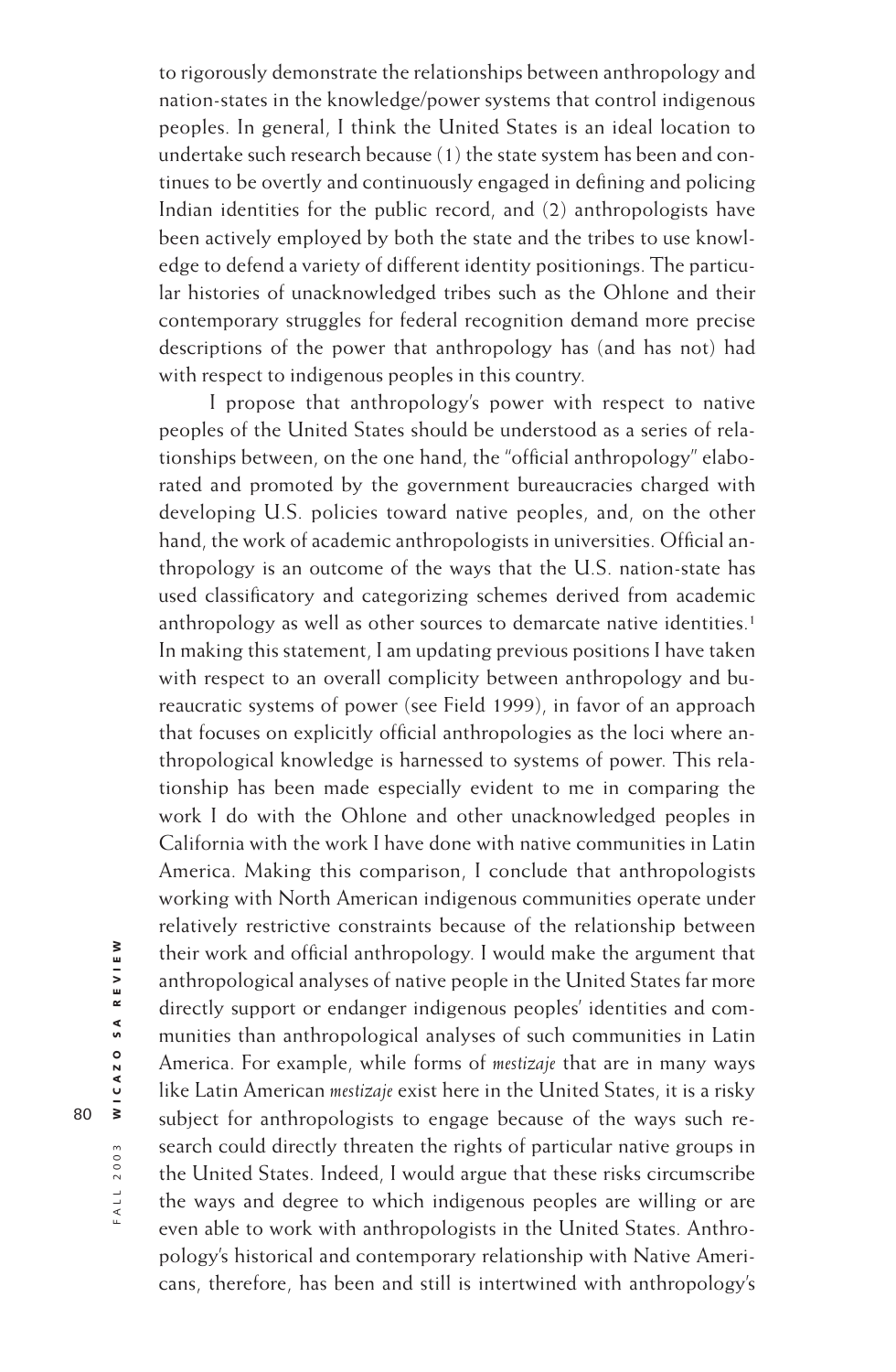relationship with the U.S. state—regardless of whether anthropologists work for the state or for the tribes (see Field 2002 for an elaboration of the comparison between Latin Americanist and Native Americanist anthropologies).

In this article, I first discuss the development of official anthropology in the United States in the early twentieth century, specifically the work of the Smithsonian Institution's Bureau of American Ethnology (BAE). I propose that as far as unacknowledged tribes and their petitions for federal recognition are concerned, the official anthropology pioneered by the BAE is currently manifested in the Bureau of Indian Affairs' Branch of Acknowledgment Research (BAR). Then, in the following section, I illustrate this contention with specific interactions between the BAR and the Muwekma Ohlone Tribe that reflect contemporary deployment of official anthropology, and the anthropological knowledge on which it draws, in the United States.

# **OFFICIAL ANTHROPOLOGY**

Tracing the development of the official anthropology of native peoples in the United States requires a careful historicism. George W. Stocking Jr. greatly advanced historical approaches to the development of anthropological ideas, distinguishing between analyses that are oriented exclusively toward the priorities and exigencies of contemporary anthropology as contrasted with approaches that aim to emplace ideas within their contemporaneous contexts. According to Geertz, Stocking's approach was quite cautious, "tracing real rather than merely plausible intellectual connections." But Stocking himself writes:

I tend to treat ideas as isolable units of thought, and to consider logical implications and relationships which may or not always have been present in the minds of the individual men who expressed these ideas. (1968, 43)

Stocking does not limit himself exclusively to the academic realm in assessing the intellectual import of anthropological work, and elaborates relationships between late nineteenth- and early twentieth-century anthropologists and the imperialist and racist societies in which they lived. Nevertheless, he remains primarily a historian of ideas and their complex interconnecting webs, whereas my project aims to look more closely at the bureaucratic implementation of such ideas. Recently, Lee Baker's historical rendering of the intertwined histories of anthropology and racism boldly asserts, "The budding discipline [anthropology] gained power and prestige because ethnologists articulated theory and research that resonated with the dominant discourse on race" (1998, 27). Baker strongly implies that American anthropology functioned to

FALL 2003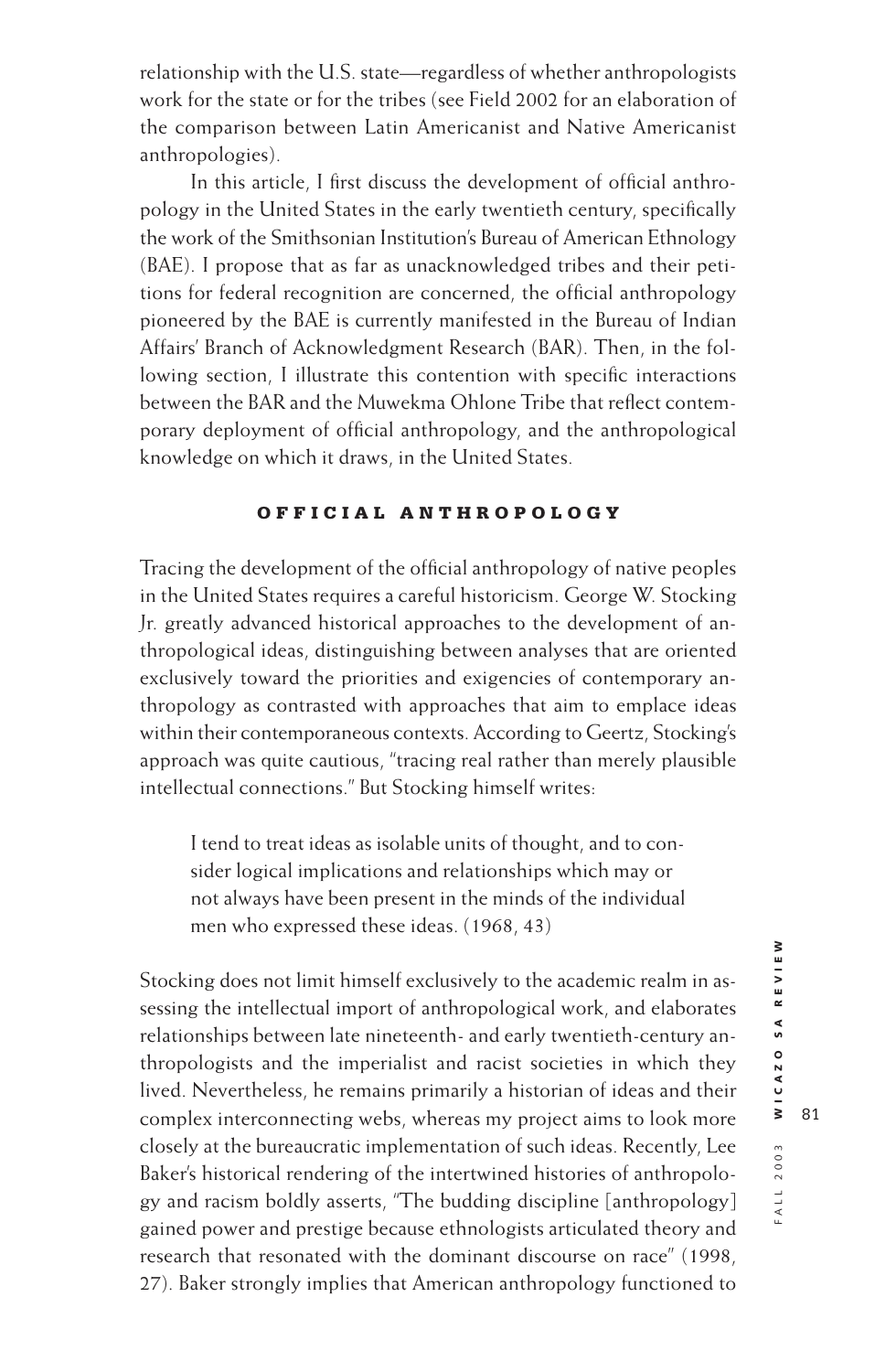consolidate the racial and social ideologies of the early to mid–twentieth century, and this idea, while difficult to completely substantiate, appeals to many critical thinkers in the discipline.

Curtis M. Hinsley Jr.'s analysis (1979, 1981) of the history of anthropological ideas and careers focuses on the BAE and is directly relevant to the issue at hand: anthropology's role in defining and policing Indian identities in the United States. Under the leadership of John Wesley Powell, the BAE was the dominant force in anthropological research in Indian Country during the late nineteenth and early twentieth centuries. The institution we now associate with anthropological research—the university department—had not yet been invented by Franz Boas during the time period in question. Hinsley finds both the development of public policy and individual scholarship as intrinsic forces motivating the BAE, and he argues that a concern for practicality and utility suffused the development of all the sciences in the United States and at the Smithsonian. It was taken for granted, Hinsley writes, that anthropology would offer tools to advance the process of "civilizing" the Indians, as well as "the promise of moral utility for the anthropologist's own culture" (1979, 17). Following the final military defeat of the Plains tribes, the annexation of the territories that compose the lower forty-eight states, the end of real frontiers for white expansion, and simultaneously of Euro-American constructions of *ne plus ultra* territories to which Indians could be relocated, consigned, or banished, the BAE's mission was research to support "the reservation system . . . based on intelligent principles and full knowledge for the peoples they served" (19). The full-scale effort to assemble that knowledge and analyze it simultaneously for the sake of scholarship and public policy was well underway in the last two decades of the nineteenth century, all under the aegis of the federal government, the ultimate boss of the Smithsonian and the BAE. All of the major figures in the ethnology of North American Indians during this period and the first thirty years of the twentieth century—from Boas, to Cushing, to Mooney, and many others—were associated with the BAE in a variety of ways. Their work was always seen as contributing to both scholarship and policy perhaps it would be better not to see those two goals as in any sense separable during the period of BAE hegemony.

Hinsley is quite direct about the relationship between anthropological paradigms guiding BAE research and the political/cultural ideologies saturating U.S. society in the late nineteenth and early twentieth centuries. "Social evolutionism," he writes, "was one way of dealing with discrete, unequal human fates. Evolutionary modes of thought imbued the economically inevitable with a veneer of moral grace as Americans turned to science to assure the rightness and acceptance of current trends" (1981, 146–47). Powell was less of a racial determinist in the mold of Spencer, and sided much more with the kind of stage

FALL 2003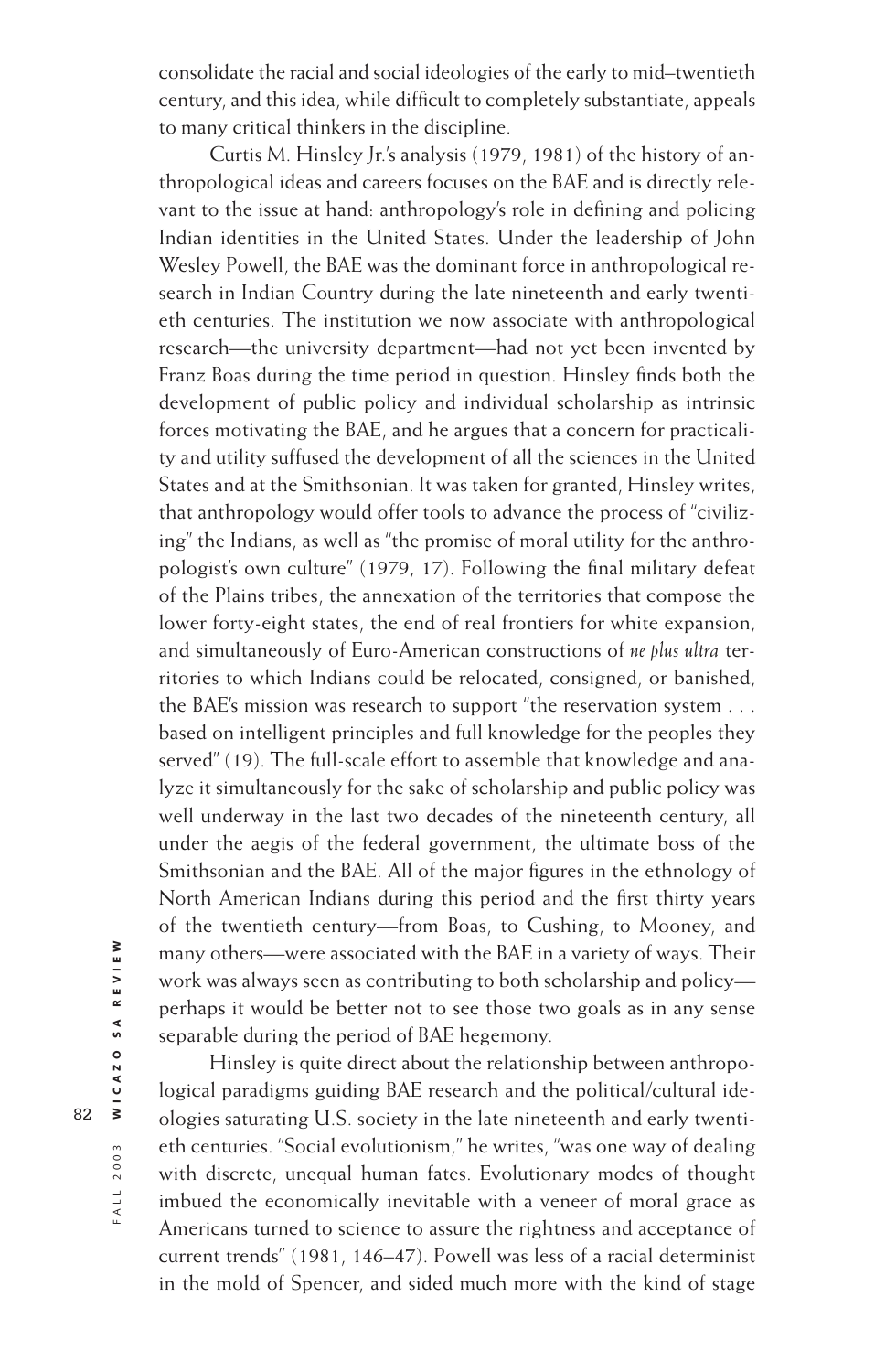theory evolutionism of Tylor and Morgan. For Powell, "American Indians must be understood not as a racial category but as a savage stage of human culture" (quoted in ibid., 150), which could be analyzed both historically and via systems of cataloging and classification. In using the work of BAE researchers to develop policy toward native tribes, Powell rejected panaceas for Indians and also argued against unplanned white expansion and settlement and the efforts of missionaries to quickly Christianize the Indians. In general, Hinsley argues, "Powell and his associates [in the BAE] worked not to question the outcome of history, but to demonstrate why it had to be so, and possibly to ameliorate the process through science" (181).

The work of Powell's BAE and its application took place at the very end of the Indian wars, a period in which the heterogeneous character of native peoples was taken for granted and the U.S. government signed treaties with native peoples who were thought of as "domestic and dependent" yet also still semi-sovereign nations. The end of the Indian wars shaped the BAE's work in assembling data about Indian identities toward an explicitly assimilationist agenda. Evolutionist stage theory, as interpreted by Powell and his associates, meant that Indians could potentially become "civilized" and find a place in the U.S. nation. But assimilation did not occur in the manner Powell or the Bureau of Indian Affairs had expected. Native peoples indeed took up new technologies and occupations, but tribal identities were simultaneously reaffirmed, notwithstanding enormous adjustments to subaltern economic, political, and social status. The failure of assimilationist policy, and the official anthropology that was its counterpart, conditioned a transformation in federal-Indian relations that produced a new official anthropology.

The Indian Reorganization Act (IRA) of 1934 transformed federal attempts to simply de-Indianize Indian tribes and individuals. By establishing a new framework for tribal sovereignty and relationships between the United States and tribal governments, the federal government explicitly accepted the open-ended existence of people called Indians; later in the century that acceptance would be repeatedly undermined by resurgent assimilationist policies, such as relocation and termination. Nevertheless, the IRA erected a scaffolding on which particular versions of Indian tribal sovereignty could be unfolded, elaborated, and defended. Indian peoples who had signed treaties with the U.S. state in the eighteenth and nineteenth centuries, or who otherwise had held onto at least parts of reservations established for them, were the immediate candidates for this new relationship. But the IRA also opened the door for procedures whereby Indian peoples that had not entered into treaties or received reservations might newly establish a relationship with the U.S. state—i.e., become "federally recognized."

83

The significance of the newly legislated Indian sovereignty in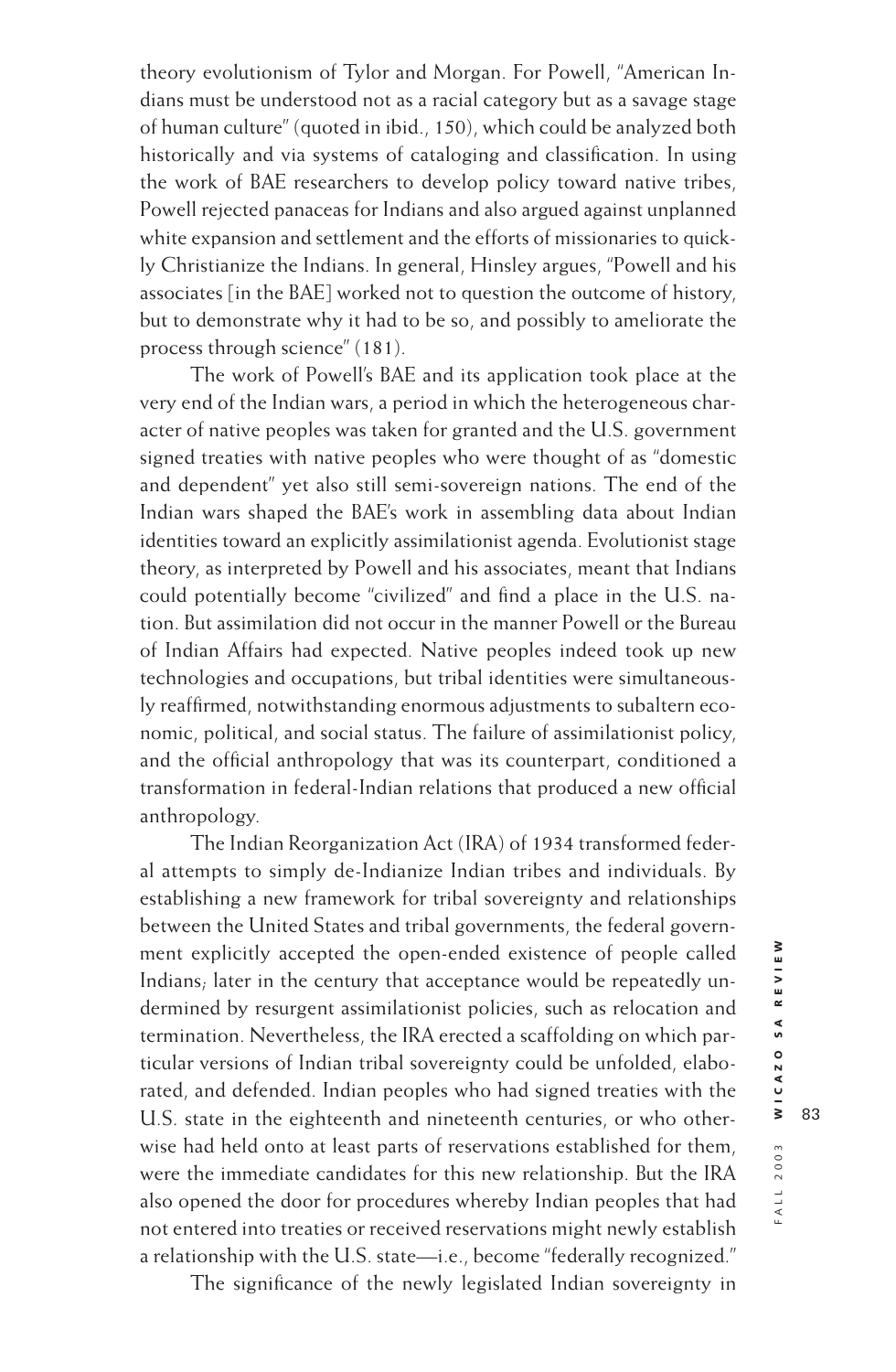the United States became clear in the following decades: federally recognized Indian peoples held onto a sharply circumscribed but nevertheless always potentially valuable set of properties that included lands and resources, as well as both collective and individualized claims on various parts of the U.S. federal bureaucracy. Even Indians who do not currently live or were not born on reservations but are members of federally recognized tribes can return to those reservations and make claims to resources. By the same token, Indian individuals belonging to recognized tribes who do not reside on reservations and do not intend to return there are still able to make claims on certain resources from the federal government, such as those having to do with education and health. These resources are generally acknowledged as quite substandard, but they are nevertheless significant. While the U.S. state has since 1934 occasionally tried to renege on the sovereignty arrangements initiated by the IRA, as alluded above, these arrangements have been maintained into the twenty-first century, and Indian peoples are currently engaged in an often contradictory struggle to achieve both economic viability and revitalize their cultural identities on the remnant resources left to them on reservations. For these reasons, being an Indian in the United States has become an identity that is closely policed, in no small part through the legitimation and delegitimation of knowledge about Indian identities.

Since 1978, the federal acknowledgment process (FAP) has been the charge of the BAR in which capacity it receives and passes judgment on unrecognized Indian tribes' acknowledgment petitions. The BAR has the power to decide what constitutes proof of Indian identities and, more profoundly, what is legitimate knowledge about Indians.2 BAR's regulations (revised in 1994 and partly again in 1997) specify "procedures for establishing that an American Indian group exists as an Indian Tribe." Regulations 83.7a, b, and c require that petitioning groups "be identified as an American Indian entity on a substantially continuous basis since 1900," "comprise a distinct community [that has] existed from historical times until the present," and demonstrate that "political influence and authority over its members as an autonomous entity [have been maintained] from historical times until the present," respectively (BAR 1997). Concepts such as "entity," "community," and "political influence and authority" are all highly subjective and malleable, and given BAR's historical origins, deeply imprinted by the historical wake of the IRA and the consequent efforts by Indian peoples whose existence was not affirmed by treaties or other arrangements with the federal government to obtain such recognition.

This is very obvious in the way that BAR seeks to prove or disprove the tribal character of Indian peoples in order to affirm or deny recognition. After 1934, the vast majority of Indian groups in the United States reorganized the structure and functioning of their governance in

FALL 2003 ALL 2003 **WICAZO SA REVIEW**

WICAZO SA REVIEW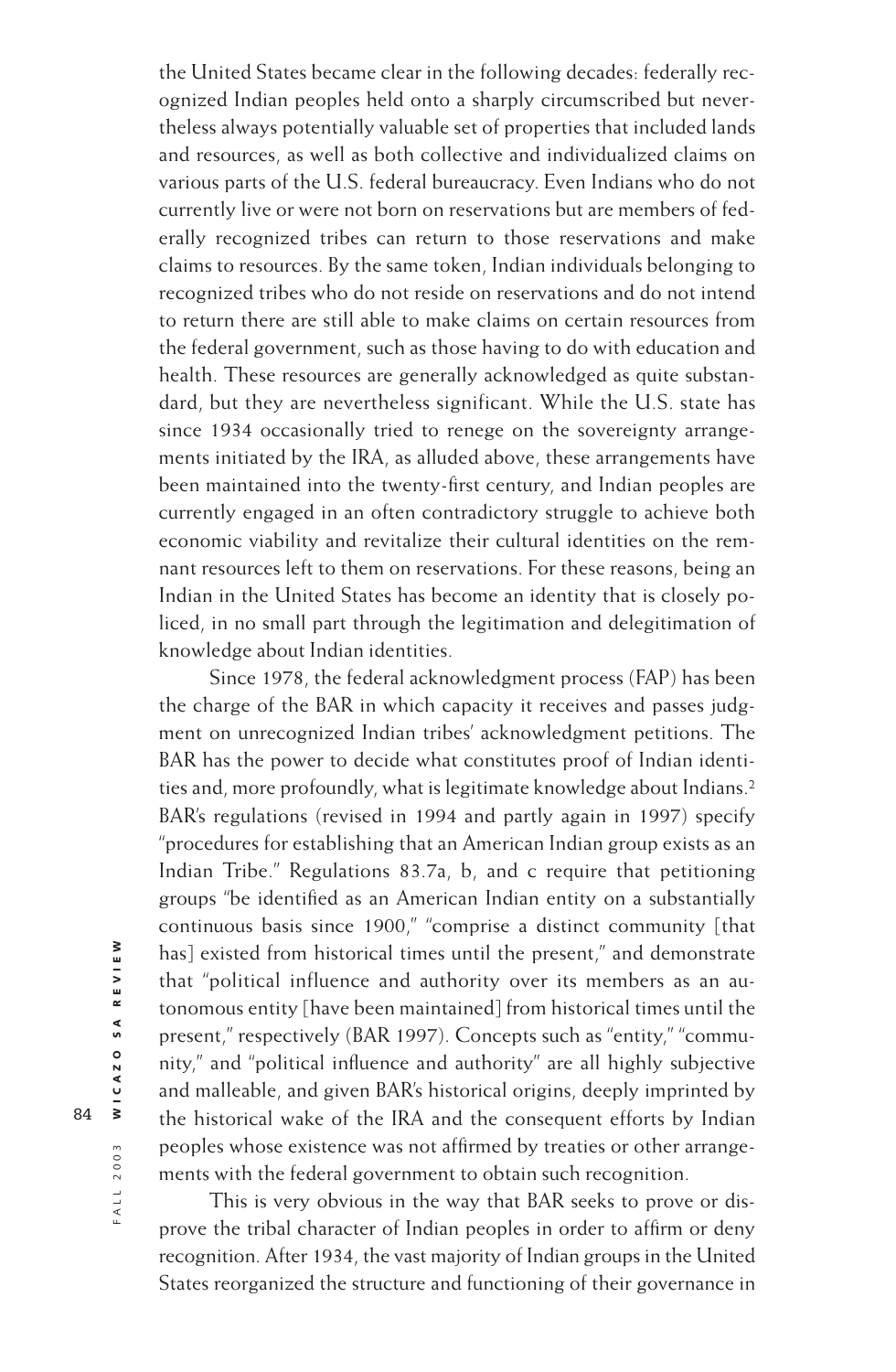response to the model elucidated by the IRA, precisely in order to have their federally recognized status officialized (see GAO 2001).3 BAR's contemporary utilization of the term "tribe," and BAR's analysis of whether Indian groups match a particular model of being a tribe, is therefore necessarily based on what Indian tribes have become for the majority of Native American groups in the wake of the IRA. It should be obvious that standards applied to post-IRA Indian tribes could not possibly have relevance to Indian groups before 1934, especially Indian groups that were systematically denied land and title, as is the case with unrecognized native groups. "Tribe" as a mode of governance mandated by the U.S. government is persistently conflated in BAR analyses with "tribe" as a descriptive term for Indian communities and with "tribe" used to designate Indian communities as places of physical residence.

BAR's function depends on its authority to categorize, classify, legitimate, and exclude as an arm of the policy-making machinery of U.S. Indian policy. Although the establishment of BAR and its authority over unrecognized tribes took place over a half-century after the heyday of the BAE, BAR seems to me to inherit the scope of power over knowledge production and legitimation of native identities that the BAE first carved out for anthropologists. The next section explores how BAR upholds the relationship of its parent to the accumulated scholarship and knowledge of the past, through an exposition of the acknowledgment petition of the Muwekma Ohlone Tribe.

### **THE OHLONE AND THE BAR**

California's Indian history differs markedly from Indian histories in the former British colonies of the East Coast, as well as from Indian histories in the enormous territories of the American Midwest and Plains regions. As I have explored elsewhere (Field 1999), late eighteenthcentury Spanish missionization along two-thirds of California's coastline, followed by a period of Mexican rule in the early nineteenth century, and then by the intensive resource extraction economy of the Anglo period beginning in the mid–nineteenth century, together shaped particular Indian policies after statehood was achieved in 1851. An effort to sign treaties with California Indian peoples was thwarted by the state's congressional delegation. The few reservations that were created were never large, very seldom aimed at settling Indians on portions of their old homelands, and were established primarily on land directly controlled by the military (Phillips 1997); consequently, by the late nineteenth century, California featured large populations of so-called homeless Indians. The "solution" to this problem was the establishment of tiny homesteads, many less than one hundred acres, known as "rancherias," most of them situated north of the San Francisco Bay Area. Rancherias were titled to Indian groups between 1906 and 1928 simply

FALL 2003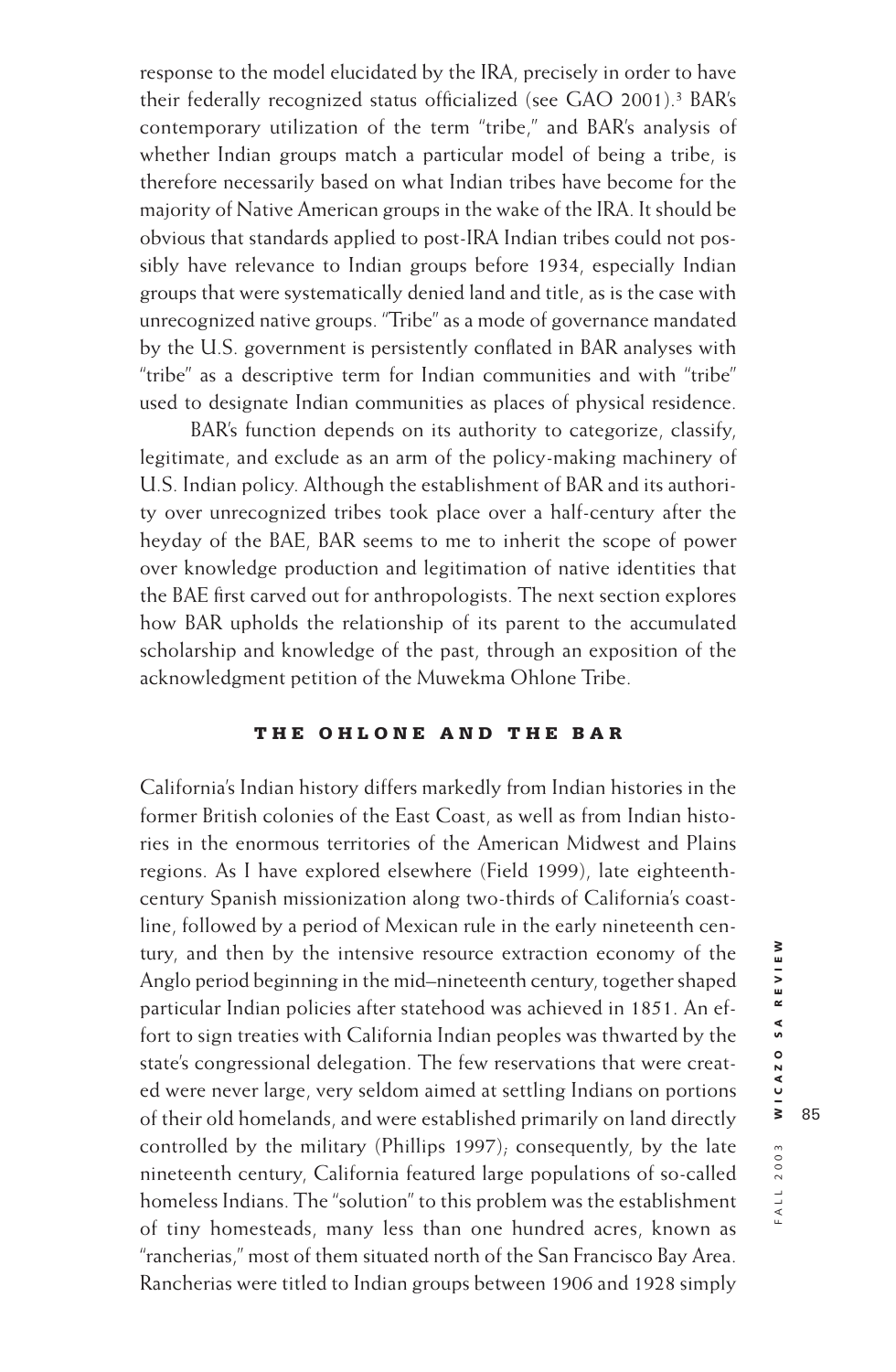as sites on which to build homes, and their existence was not justified via a concept of aboriginal rights to land (Rawls 1984). Nevertheless, the establishment of a rancheria for a named Indian group signified official recognition of Indian identity by the federal government. Federal Indian agents were sent to California to conduct research on which to base recommendations for the purchase of rancherias for specific Indian groups. These groups were referred to as "bands," a term that, for the Indian agents as well as for academic anthropologists of the time, signified a coherent, sociocultural community featuring informal leadership, kinship-based internal organization, and a varying degree of collective ownership over (always dwindling) resources.

The ethnonym "Ohlone" refers to a native group with a postcontact history shaped mainly by the demographic collapse caused by missionization and the subsequent regrouping during the Mexican period. Their ancestors spoke related languages and lived in villages all around the San Francisco Bay Area that were loosely affiliated with each other through intermarriage, trade, and annual ceremonial cycles. While throughout most of the twentieth century anthropologists referred to this group with the bizarre designation "Costanoan,"4 in the East and South Bay Ohlone peoples have referred to themselves as "Ohlones" for at least a century (Muwekma Ohlone Indian Tribe 2002), and in the East Bay Ohlone communities, the term "Muwekma" was also used into the 1930s (Leventhal et. al. 1994). Following statehood (1851) and into the late nineteenth century, the surviving lineages whose ancestors had been missionized at Missions Dolores, San José, and Santa Clara found refuge within their ancestral homelands throughout the East Bay. These areas of refuge were owned principally by Hispanic Californio families, and also included land grants issued to several Ohlone families in the South and West Bay areas. In the years just prior to 1900, at least five major Ohlone communities still existed in the East Bay at San Lorenzo, Del Mocho (Livermore), Alisal (Pleasanton), Sunol, and El Molino (Niles).

In 1905, Northern California Indian Association secretary C. E. Kelsey was named special agent for the Indian Service Bureau. One of Kelsey's earliest tasks was to conduct a special Indian census listing all Indian heads of households throughout central and northern California. Kelsey completed most of his survey by 1906, and was able to make a partial census of those Ohlone families residing at the Alisal rancheria in Pleasanton and at the Niles community (Kelsey 1971). The process of land acquisition for tribal groups, and the federal recognition of those tribal groups for whom land was obtained, began in that same year. In 1909 Kelsey produced an "Indian Map of California" identifying all of the "Reservations, Boarding Schools, Lands Recently Purchased, and Indian Rancherias." Included on this map was the tribal group/rancheria in Alameda County identified as the Verona Band. In 1913, additional

ALL 2003 **WICAZO SA REVIEW**

FALL 2003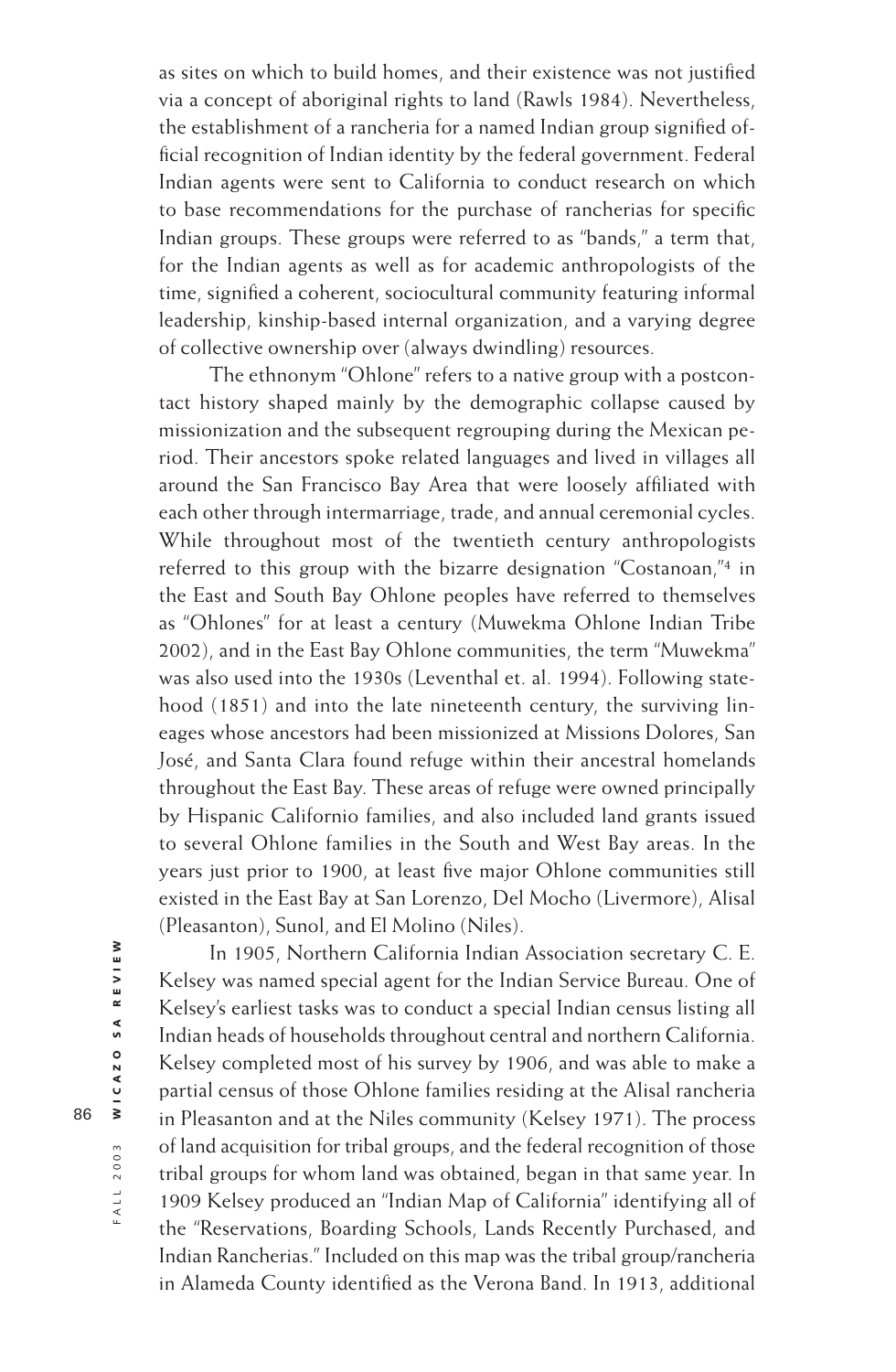appropriations were made to enable continued land purchases for such identifiable bands. In a report to the commissioner of Indian affairs issued on December 14, 1914, by special agent C. H. Asbury (assigned to the Reno Agency), he identified twenty-four tribal bands, including the Verona Band, that he considered candidates for the purchase of lands (Asbury 1914).

The Verona Band appeared again in the 1923 Reno Agency annual report (Reno Agency Annual Report 1923). On June 23, 1927, Sacramento superintendent L. A. Dorrington, in response to a request by the assistant commissioner of Indian affairs E. B. Merritt, produced a report for Congress. Merritt instructed Dorrington, "When presenting to Congress estimates for the appropriation bill for the fiscal year 1929, . . . give the approximate number of Indians still to be provided with land, and the probable cost to the Government" (Merritt 1927). In his report, Dorrington decided to evaluate the needs of each band without the benefit of on-site visitation. Dorrington wrote:

There is one band in Alameda County commonly known as the Verona Band, which consists of about thirty individuals, located near the town of Verona; these Indians were formerly those that resided in close proximity of the Mission San Jose.

It does not appear at the present time that there is need for the purchase of land for the establishment of their homes. (Dorrington 1927)

Dorrington's decision to administratively dismiss the eligibility of the Verona Band for any future land acquisitions meant the unilateral termination of the tribe's rights. Dorrington's report also unilaterally terminated the rights of approximately 135 other previously recognized tribal bands in California. These actions directly contradicted the general directives issued by Washington as well as the specific requests the assistant commissioner of Indian affairs had made of Dorrington. Notwithstanding the lost opportunity to receive title to their rancheria, between 1930 and 1932 all of the surviving East Bay Ohlone heads of household and families enrolled under the 1928 California Indian Jurisdictional Act; their enrollments were approved by the Bureau of Indian Affairs.

Thus the Ohlones' relationship with the federal government was thwarted mostly by the idiosyncratic decisions of one Indian agent rather than by their failure to conform to the federal regulations of the early twentieth century. Dorrington's decision in 1927 was matched by Alfred Kroeber's 1925 summation in which he declared that the Ohlone Indian peoples (whom he called "Costanoans," according to the academic convention of that time) were "for all practical purposes"

FALL 2003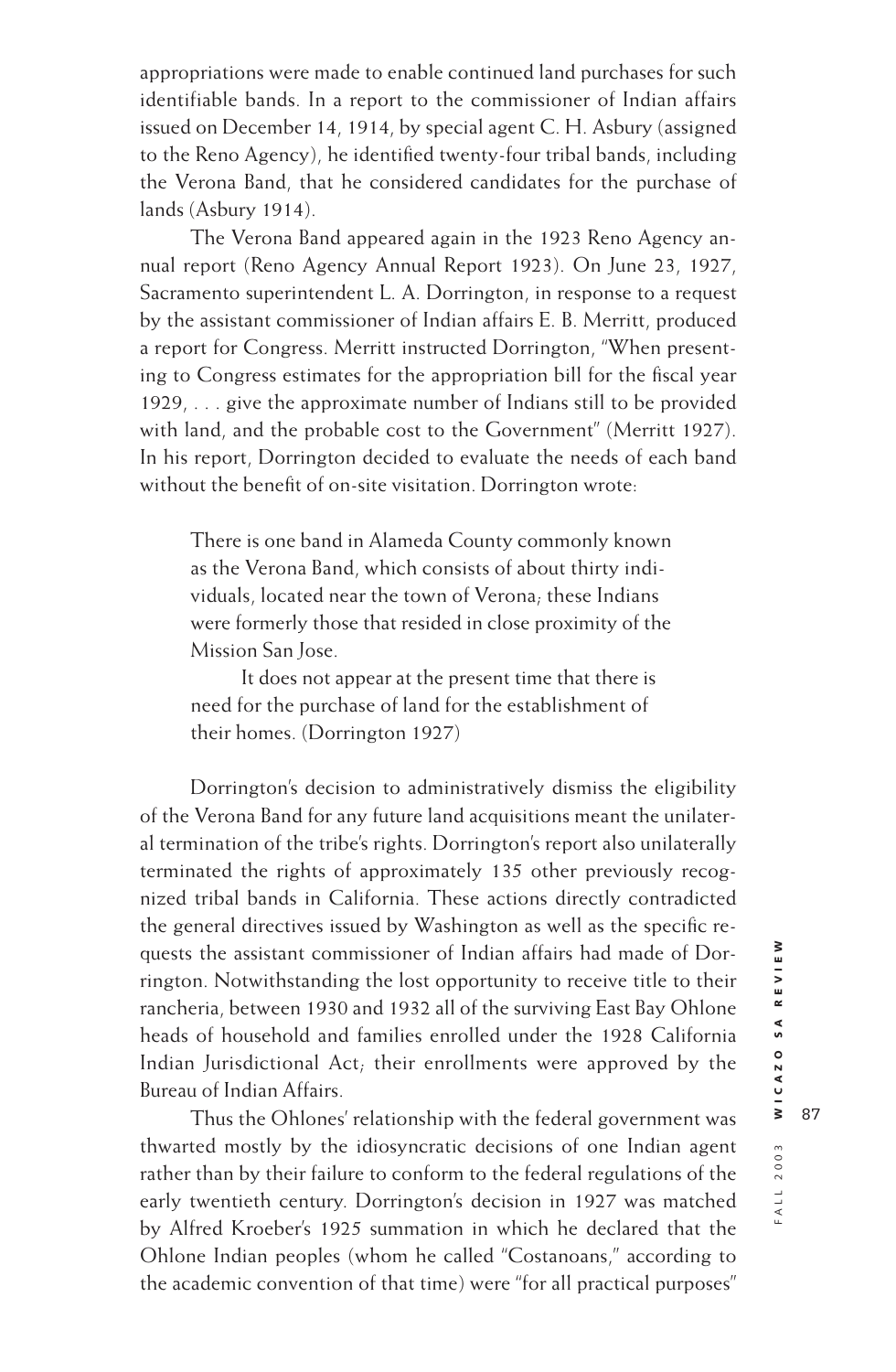extinct (Kroeber 1925, 464). I have always assumed that the relationship between Kroeber's authoritative statement and Dorrington's decision was more than coincidental. Certainly, the attempts by the Verona Band's descendants to rectify Dorrington's oversight have been thwarted by the potent functioning of official anthropology and its use of anthropological knowledge produced by authoritative sources such as Kroeber. Denied a land base by Dorrington's negligence, Ohlone families continued to live in the East and South Bay area, continued to act as godparents for one another, provide spouses for one another, attend one another's weddings, baptisms, and funerals, bury their dead in the same cemeteries. A few individuals continued to speak the East Bay language, Chochenyo, as well as the Plains Miwok language, K'ik. Elderly individuals in the families took charge of enrolling their extended kin in the BIA Indian censuses in the 1930s and 1950s, and wrote letters to the BIA inquiring about the status of their people. In all these ways, the descendants of the Verona Band continued to behave like a band.

In the late 1960s, no doubt stimulated by the civil rights ferment percolating in the Bay Area, Ohlone families organized as the Ohlone Indian Tribe, Inc. The Ohlones organized themselves specifically to obtain rights over their most important historical burial ground, the Ohlone Cemetery located at Mission San José. While this organization suffered from ineffective and divisive leadership, the Ohlone Indian Tribe acted as a vehicle for the Ohlones to educate themselves about the growing national movement of unrecognized tribes to petition for federal acknowledgment. The Verona Band Ohlones once again reorganized themselves in 1984 as the Muwekma Ohlone Tribe, and set about structuring themselves in response to the BIA's regulations for tribal governance, even though those regulations did not correspond to the historic ways bands like the Ohlones had interacted and related to one another.

Like all native groups petitioning for acknowledgment, the Muwekma Ohlone invested tens of thousands of dollars in research and many years of many lives. Their effort bore real fruit in 1996, when the BAR conceded that the federal government had previously unambiguously recognized the Verona Band as an Indian group as late as 1927. This finding meant that the petitioners now had to prove a continuous historical relationship between the Verona Band and the Muwekma Ohlone Tribe, over which the Ohlones rejoiced. All of their members were direct descendants of the Verona Band; they had unsuccessfully tried to reorganize themselves as the Ohlone Indian Tribe in the 1960s and 1970s, and the same individuals and their children had reorganized as the Muwekma Ohlone Tribe in the 1980s. They could easily show how they had maintained the kin-structured band relationships for all of these years. Their case seemed plain and simple. Never-

FALL 2003

ALL 2003 **WICAZO SA REVIEW**

WICAZO SA REVIEW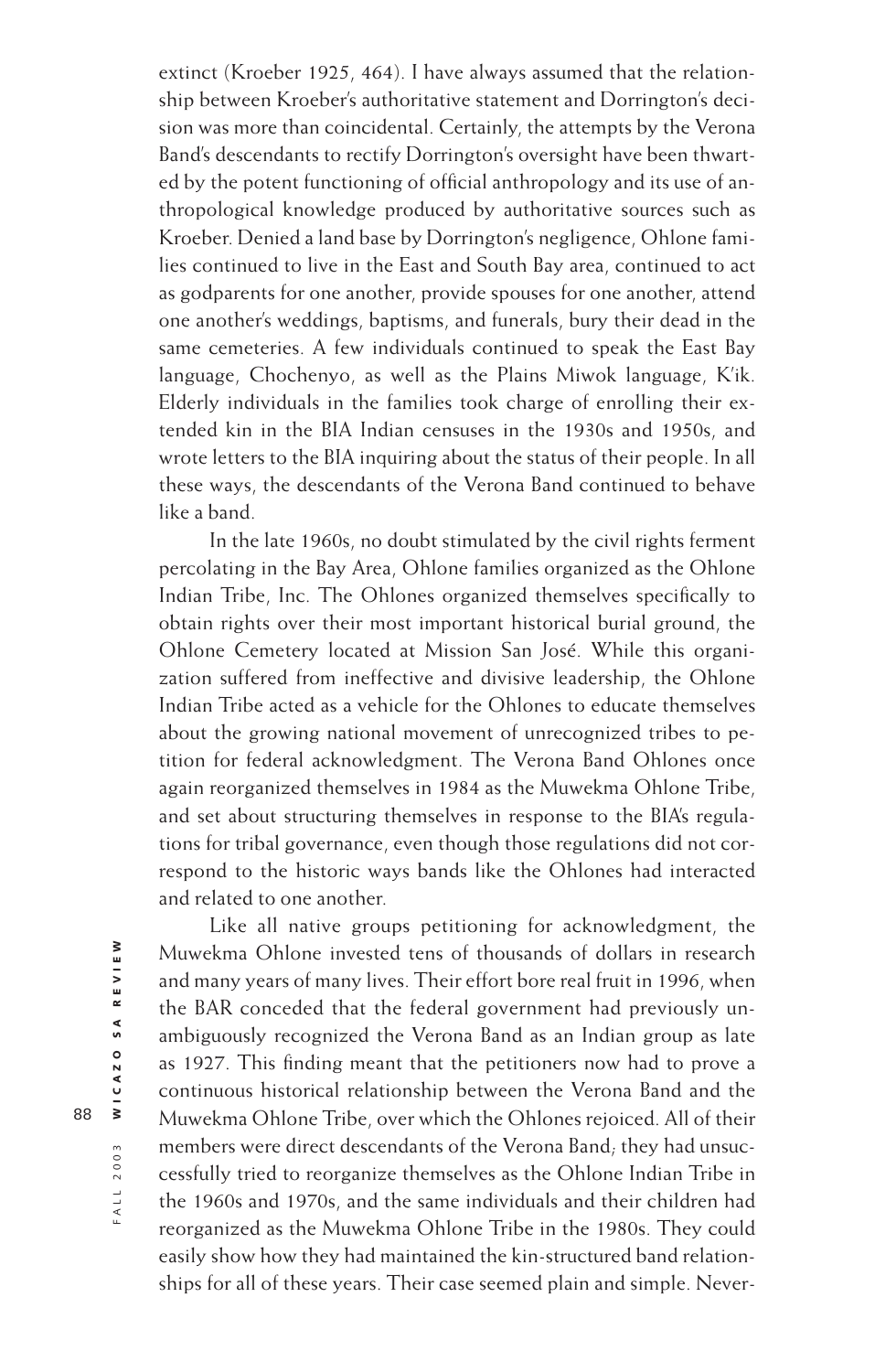theless, in June 2002, the BAR notified the Muwekma Ohlone Tribe of its intention to find negatively on their petition.

The document in which BAR elaborated its proposed finding hinged on several critical uses of anthropological knowledge. The BAR claimed that its researchers could not see the historical continuity between the Verona Band and the Muwekma Ohlone Tribe. To make this claim, the BAR first needed to demarcate legitimate knowledge about Indians, which facilitated the negation of much of the Muwekma's documentation. BAR dismissed two of the most important substantiating sources of information that document the historical cohesion and identity of the ancestors and organizers of the Muwekma Ohlone Tribe. First, BAR discarded the utility of the field notes of John P. Harrington, which document the lifeways and sociocultural identity of the Verona Band in the late 1920s and early 1930s, i.e., immediately following the date at which the BIA had granted previous unambiguous federal acknowledgment of this group, and into the period when the Ohlones were landless yet retained their band organization. Harrington's notes languished in a basement until put on microfilm in the 1980s; BAR's treatment of the Harrington materials is very interesting because Harrington's work was considered legitimate by the BAE, even though many in Washington, D.C., and elsewhere considered him eccentric. His work might be thought of as simultaneously marginalized and groundbreaking in the fields of both official and academic anthropology.5 Second, the BAR discarded the records and publications of the American Indian Historical Society (AIHS), a scholarly and activist organization composed of both native and non-native individuals that documented and supported the initial attempts in the 1960s and early 1970s by the Ohlone families to organize themselves in accordance with federal law as the Ohlone Indian Tribe. This was a very important period in Ohlone history, and only by discarding the AIHS data could the BAR claim a period of historical discontinuity between the Verona Band and the Muwekma Ohlone Tribe. So far as I can tell, BAR's delegitimation of the AIHS appears to derive from dissatisfaction with the fact that the society's president, Rupert Costo, was himself a native person from California.

BAR argued that Harrington did not identify his informants "as members of any Indian group or entity at that time." Such a claim could only be asserted if an observer was looking for an Indian tribe with post-1934 characteristics. There can be no doubt that Harrington identified his informants as members of Alisal, an Indian community. This kind of community characterized the Indian entities of that time period in California, particularly in the areas where missionization had occurred. In the years when Harrington wrote about the Verona Band, Indian communities throughout the United States featured a tremendous variety of manners of governance. These were the conditions

FALL 2003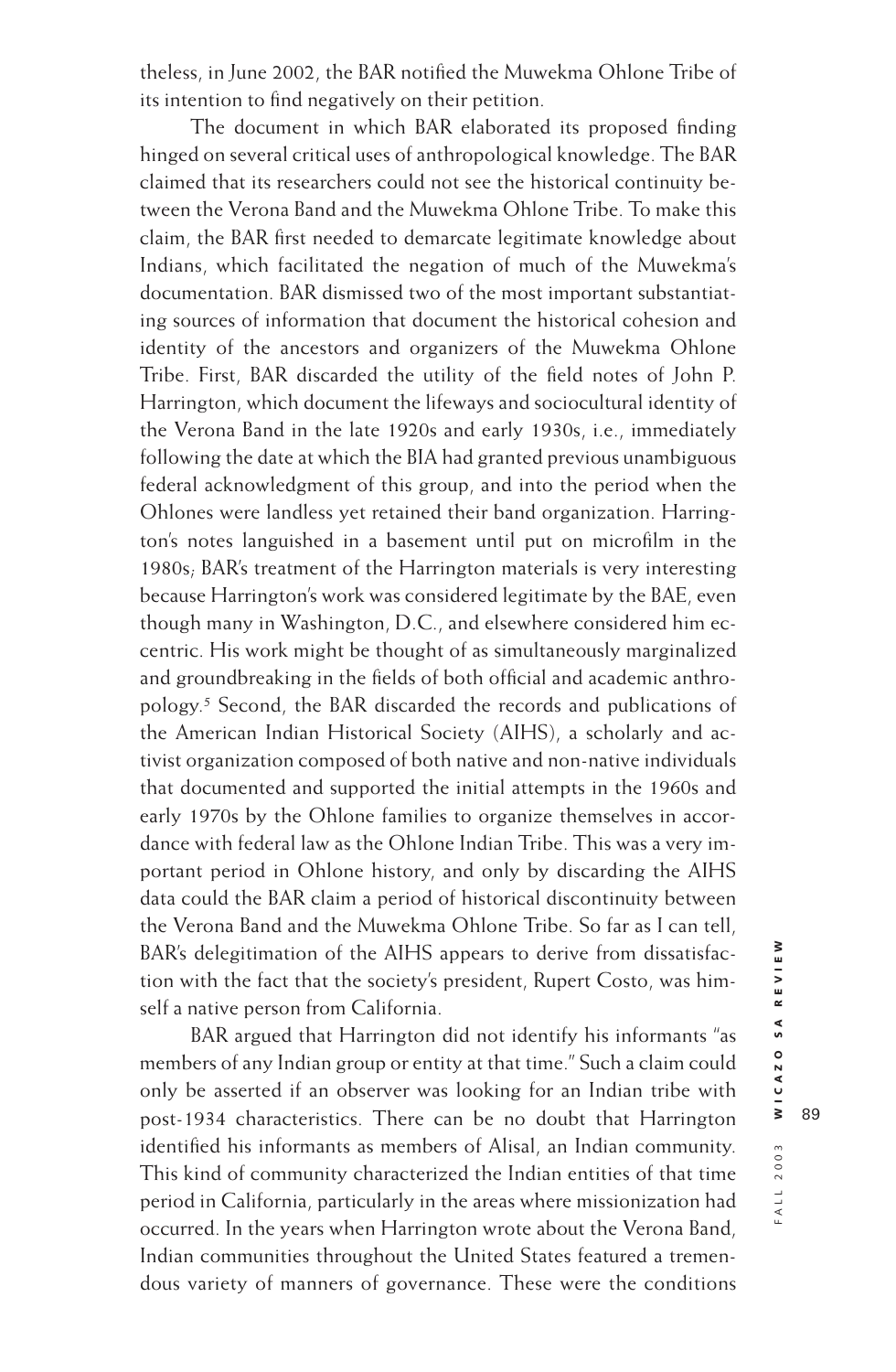underlying the imposition of a single model of tribal organization and governance by the IRA of 1934.

BAR's treatment of Harrington and other evidence fits into the larger framework of disjuncture in the BAR analysis of the Muwekma petition, a disjuncture based on the BIA's simultaneous concern that band-type organization does not resemble IRA-type tribes, and that bands that reorganize themselves in response to post-1934 BIA governance regulations are therefore artificial and contrived. The disjuncture is not within Ohlone history, which again and again features the same families and individuals involved in social organization and reorganization, but in the BIA's manner of analyzing knowledge. If the Verona Band operated as a band, and the descendants of the Verona Band inherited the same kind of loose social structure and informal leadership, then changes in the organization of the Ohlones, such as in the Muwekma Ohlone Tribe, are responses reflecting the new social and historical realities for Indian peoples as mandated by the BIA. The families that compose the Muwekma Ohlone Tribe were able to maintain enough cohesion under these circumstances to begin reassembling themselves as a more closely knit group in the mid-1960s, and then to respond to the structures of Indian tribal organization specified by both IRA and the federal acknowledgment process in the 1980s. The BIA is able to portray that reorganization as artificial because they begin with an approach to the concept of the "Indian tribe" that is both historically inapplicable (pre-1934) and historically irrelevant to a landless, disenfranchised people (post-1934). In effect the Bureau delegitimizes the Ohlone people for not having the kind of community they were deliberately denied, and then delegitimizes them again for organizing the Ohlone/Costanoan Muwekma Tribe in pursuit of such a community. This becomes possible through specific procedures for certifying, analyzing, and applying knowledge.

A similar outcome characterizes the BIA's analysis of Ohlone selfidentification. BAR's regulations state that "[t]here is no requirement that the petitioner be identified by its formal name, only that an identification by any name or generic description refer to the petitioning group" (BAR 1997, 17). This is a very interesting specification, perhaps a concession of sorts, since one of the privileges of both academic and official anthropologies has been to name identities, to create ethnonyms. But the BAR review of the Muwekma petition does not actually discard this power and treats the tribe's use of the terms "Ohlone" and "Muwekma" with much skepticism. As I have already stated, the Verona Band people and other Bay Area aboriginal descendants have used the term "Ohlone" for over one hundred years. On the 1933 and later BIA censuses, ancestors of still living elders of the Muwekma Ohlone Tribe identified themselves as Ohlone Indians. BAR argues that this was merely "self-identification of an historical, not contemporary,

FALL 2003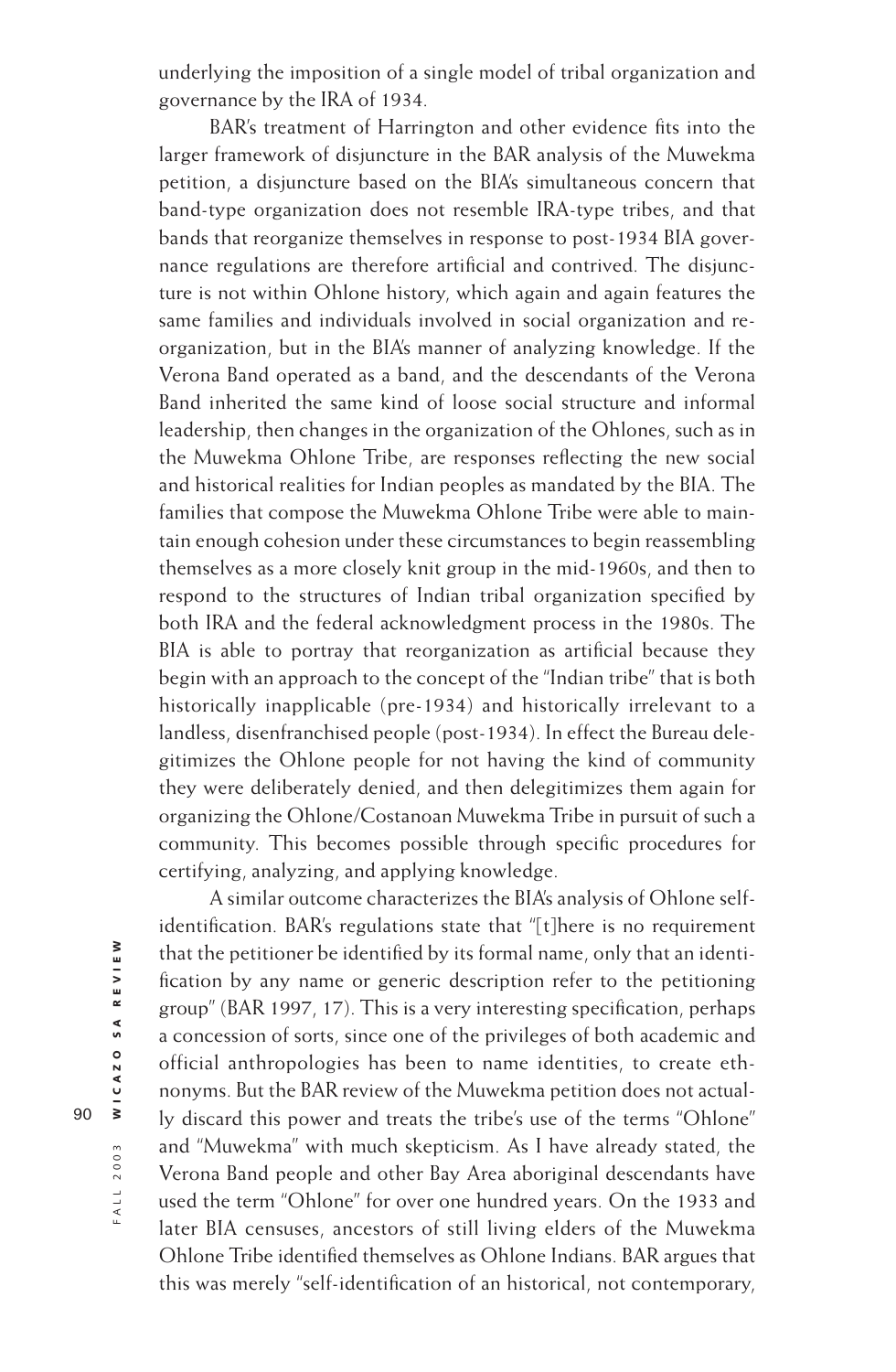entity" (BAR 2001, 18), but such a claim is an assertion of knowledge without documentation to that effect. Verona Band descendants' use of the word "Muwekma" as an additional adjectival description was made to distinguish the descendants of the Verona Band from other Ohlone groups, reviving a term that their ancestors at Alisal used to describe themselves as substantiated by Harrington. But BAR, of course, argues that Harrington's information cannot be used.

BAR's analysis of Ohlone history results in many other disjunctures. A notable one is missing the presence of leaders appropriate to a band organization, both in the 1930s (toward the end of the period of Harrington's research) and in the succeeding decades leading to the establishment of the Muwekma Ohlone Tribe. Because BAR's regulations specifically direct petitioners to show how tribal leadership has functioned, BAR's analysis in this area is quite damaging. To miss the presence of leaders, the BAR document once again must discard many kinds of evidence and documentation, establishing a tightly controlled arena of legitimate knowledge over which the BAR alone has control.

# **CONCLUDING STATEMENTS**

Most of my research and analytic efforts at this point are focused on working with the Muwekma Ohlone Tribe to craft a response to the BAR's proposed negative finding. But describing the relationships between academic and official anthropologies in the bureaucratic power/ knowledge system that has played such an important role in the lives of the natives of the United States is a broader, ongoing project. I would like to find out much more about the Indian agents of the 1920s and 1930s, most of whom were lawyers rather than academics, but who consulted standard anthropological texts of the time such as Kroeber, Powers, and Merriam. The nature of these Indian agents' training, if there was any to speak of, vis-à-vis the standards set by the BAE ethnographers of the previous decades, is still unclear. In the immediate future, I will seek to interview the anthropologists who work for the BAR at the current time, treating them as ethnographic informants rather than only as authors of authoritative texts, in an effort to better understand their worldview. Treating the BAR staff as the object of inquiry, as the "Indians" if you will, would in and of itself invert a classic power relationship and might for that reason alone be worthwhile.

#### **NOTES**

This article was first presented as a paper at the "Indigenous Sovereignties/ Native Struggles" session at the 2001 annual meeting of the American Society for Ethnohistory. My thanks to Tom

Biolsi and Carole Blackburn for organizing this session and for their encouragement. David Wilkins was a superb discussant, and I thank him for his insightful and tremendously helpful

FALL 2003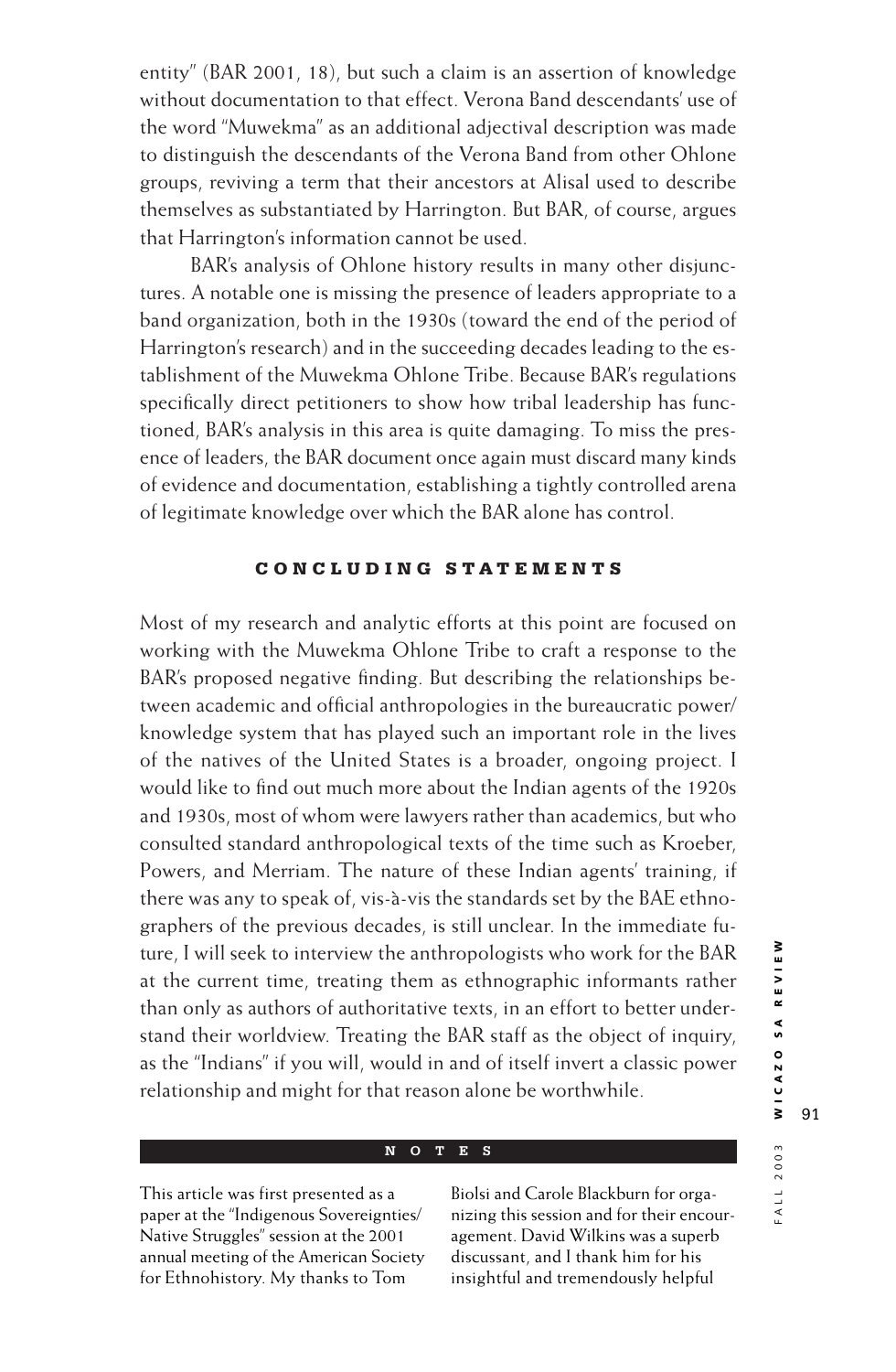comments. A much shortened version of this paper was also presented at the 2001 annual meeting of the American Anthropological Association, and I thank Philip Laverty for organizing the session at which it was read. My gratitude is always first and foremost to the entire Muwekma Ohlone Tribe, Chair Rosemary Cambra and the Tribal Council, and to Alan Leventhal. Justice for the Ohlone will eventually prevail.

- 1 Official anthropologies have exercised even greater effect in the former USSR (see Grant 1995) and in China (see Schein 2000); García Canclini (1981) provides an excellent ethnographic case study of the effects and intentions of official anthropology in Mexico, and Ramos (1998) describes the complex relationship between Brazilian anthropology and Amazonian native peoples.
- 2 According to a recent report on the subject of the FAP by the General Accounting Office (GAO 2001, 24–25), thirty-one formerly unacknowledged tribes have been recognized by the BIA on behalf of the Department of the Interior. Fourteen were recognized through the BAR's regulatory process (25 CFR 83), and seventeen were recognized via administrative decisions outside of the FAP. Ten of the seventeen were recognized before the establishment of the FAP in 1978, while the final seven obtained recognition through a variety of decisions made by the assistant secretary of the interior. The same report also lists fortyseven tribes recognized by the Department of the Interior since 1960 (25–26); the additional sixteen were recognized by acts of Congress. Thus, it is apparent that the BAR's FAP process is not the only route to recognition; administrative decisions in the Department of the Interior, acts of Congress and of the president,

and lawsuits also may lead to recognition by themselves or by playing a shaping role over BAR's FAP.

- 3 The GAO's 2001 report states that "92 percent of the 561 currently recognized tribes either were part of the federal effort to reorganize and strengthen tribal governments in the 1930s or were part of a group of Alaskan tribes that were determined to have existing governmental relations with the United States when BIA's first list of recognized tribes appeared in 1979." Of the 561, 222 are these Alaskan tribes, and 47 have been recognized since 1960. Therefore, the federal recognition of 292 tribes is linked to the reorganization of tribal government mandated by the IRA in the 1930s. My claim is that the BAR's FAP has been profoundly shaped by the ways tribes have been organized since the advent of the IRA, and the GAO report would appear to substantiate the overwhelming importance of IRA in shaping tribal government in the lower fortyeight states.
- 4 "Costanoan" derives from the Spanish word *costeños,* which means simply "coastal people." Apparently misheard and then mispronounced by early Anglo settlers as "costanos," anthropologists transformed the term once again to the absurd "Costanoan," perhaps believing this sounded more "scientific."
- 5 My thanks to David Dinwoodie, Department of Anthropology, University of New Mexico, for pointing out to me how careful we must be in trying to assess Harrington's impact and importance vis-à-vis the BAE and the history of ethnographic research in Native America.

FALL 2003

ALL 2003 **WICAZO SA REVIEW**

WICAZO

REVIEW

S A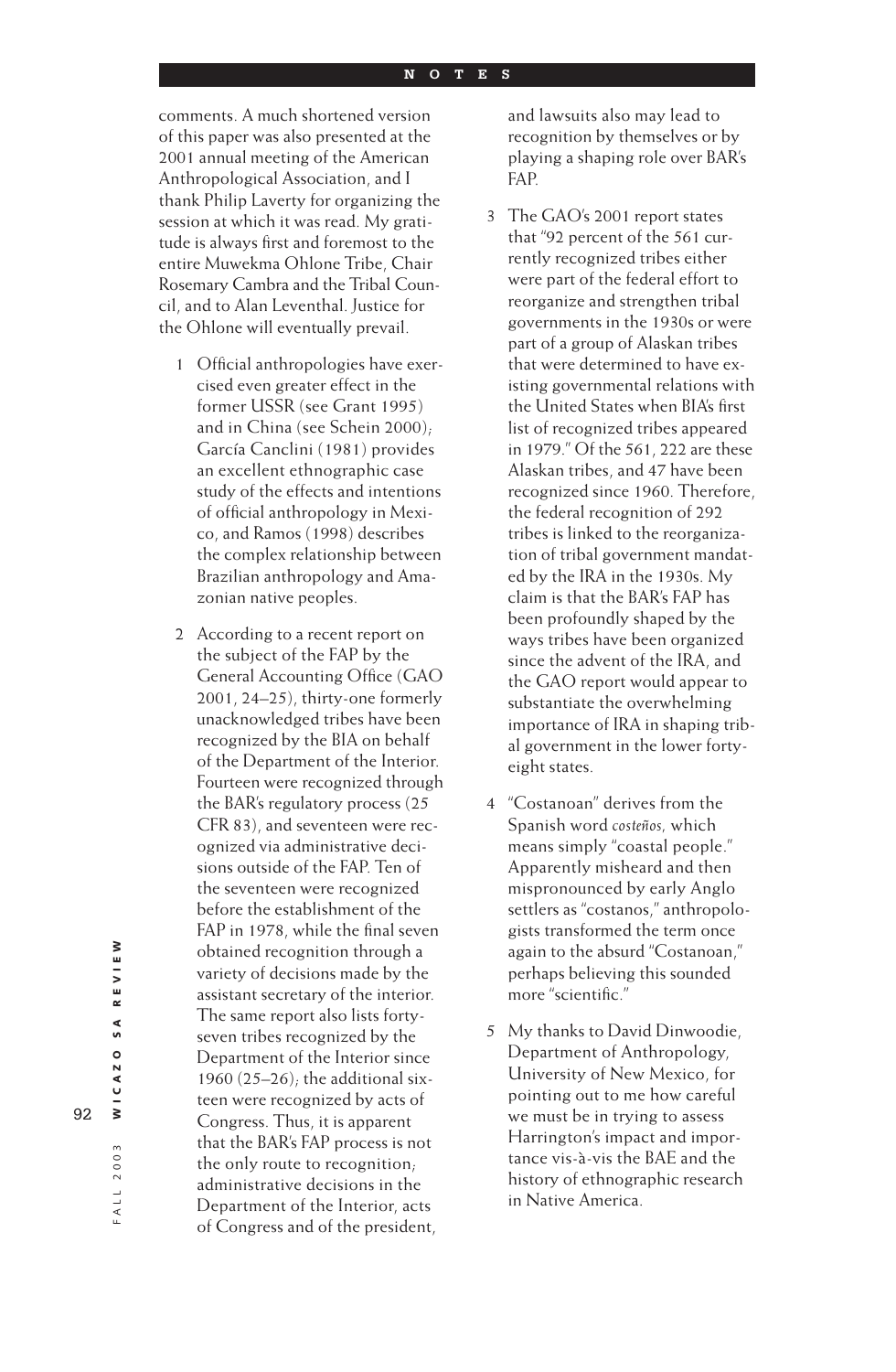Asbury, C. H. Report to Reno Agency, Dec. 14, 1914. Allotments Retention Files, record group 75, CCF, California. Roseburg file: 1907–1939. Bureau of Indian Affairs. Classified Files, National Archives, Washington, D.C.

Baker, Lee. *From Savage to Negro: Anthropology and the Construction of Race, 1896–1954.* Berkeley: University of California Press, 1998.

BAR (Branch of Acknowledgement and Research). "Working Paper on Previous Acknowledgement in California, 1887–1933." Unpublished manuscript, 1996.

 $-$  "The Official Guidelines to the Federal Acknowledgement Regulations" (revised), 25 CFR 83 (1997).

———. "Summary under the Criteria for the Proposed Finding on the Ohlone/Costanoan Muwekma Tribe." In "Proposed Finding against Federal Acknowledgement of the Ohlone/ Costanoan Muwekma Tribe." *Federal Register* 66 (2001): 40, 712.

Dorrington, L. A. Report to E. B. Merritt, June 23, 1927. Record group 75, CCF, California. Roseburg file: 1907–1939. Bureau of Indian Affairs. Classified Files, National Archives, Washington, D.C.

Field, Les. "Complicities and Collaborations: Anthropologists and the 'Unacknowledged Tribes' of California," *Current Anthropology* 40 (1999): 193–209.

———. "Blood and Traits: Preliminary Observations on the Analysis of Mestizo and Indigenous Identities in Latin vs. North America." *Journal of Latin American Anthropology* 7, no. 1 (2002): 2–33.

GAO (General Accounting Office). "Indian Issues: Improvements Needed in Tribal Recognition Process." Report to Congressional Requesters, GAO-02-49, 2001.

García Canclini, Néstor. *Las culturas populares en el capitalismo.* Havana: Ediciones Casa de las Americas, 1981.

Grant, Bruce. *In the Soviet House of Culture: A Century of Perestroikas.* Princeton, N.J.: Princeton University Press, 1995.

Hinsley, Curtis M., Jr. "Anthropology as Science and Politics: The Dilemma of the Bureau of American Ethnology, 1879 to 1904." In *The Uses of Anthropology,* ed. W. Goldschmidt, 15–32. Washington, D.C.: American Anthropological Association, 1979.

———. *Savages and Scientists: The Smithsonian Institution and the Development of American Anthropology, 1846–1910.* Washington D.C.: Smithsonian Institution Press, 1981.

Kelsey, C. E. "Census of Non-Reservation/California Indians, 1905–1906." Contribution no. 10. Berkeley: University of California Archaeological Facility, 1971.

Kroeber, Alfred. *Handbook of the Indians of California.* New York: Dover, 1925.

Leventhal, Alan, Les Field, Rosemary Cambra, and Hank Alvarez. "Back from Extinction: A Brief Overview of the Historic Disenfranchisement of the Ohlone Indian Peoples." In *The Ohlones: Past and Present,* ed. L. Bean and S. Van Brakke. Menlo Park, Calif.: Ballena Press, 1994.

Merritt, E. B. Letter, January 8, 1927. Record group 75, CCF, California correspondence. Roseburg file: 1907–1939. Bureau of Indian Affairs Classified Files, National Archives, Washington, D.C.

Muwekma Ohlone Indian Tribe. "Response to the Department of the Interior, BAR/BIA Proposed Findings." 2002.

Phillips, George Harwood. *Indians and Indian Agents: The Origins of the Reservation System in California, 1849–1852.* Norman: University of Oklahoma Press, 1997.

Ramos, Alcida Rita. *Indigenism: Ethnic Politics in Brazil.* Madison: University of Wisconsin Press, 1998.

Rawls, James. *Indians of California: The Changing Image.* Norman: University of Oklahoma Press, 1984.

F